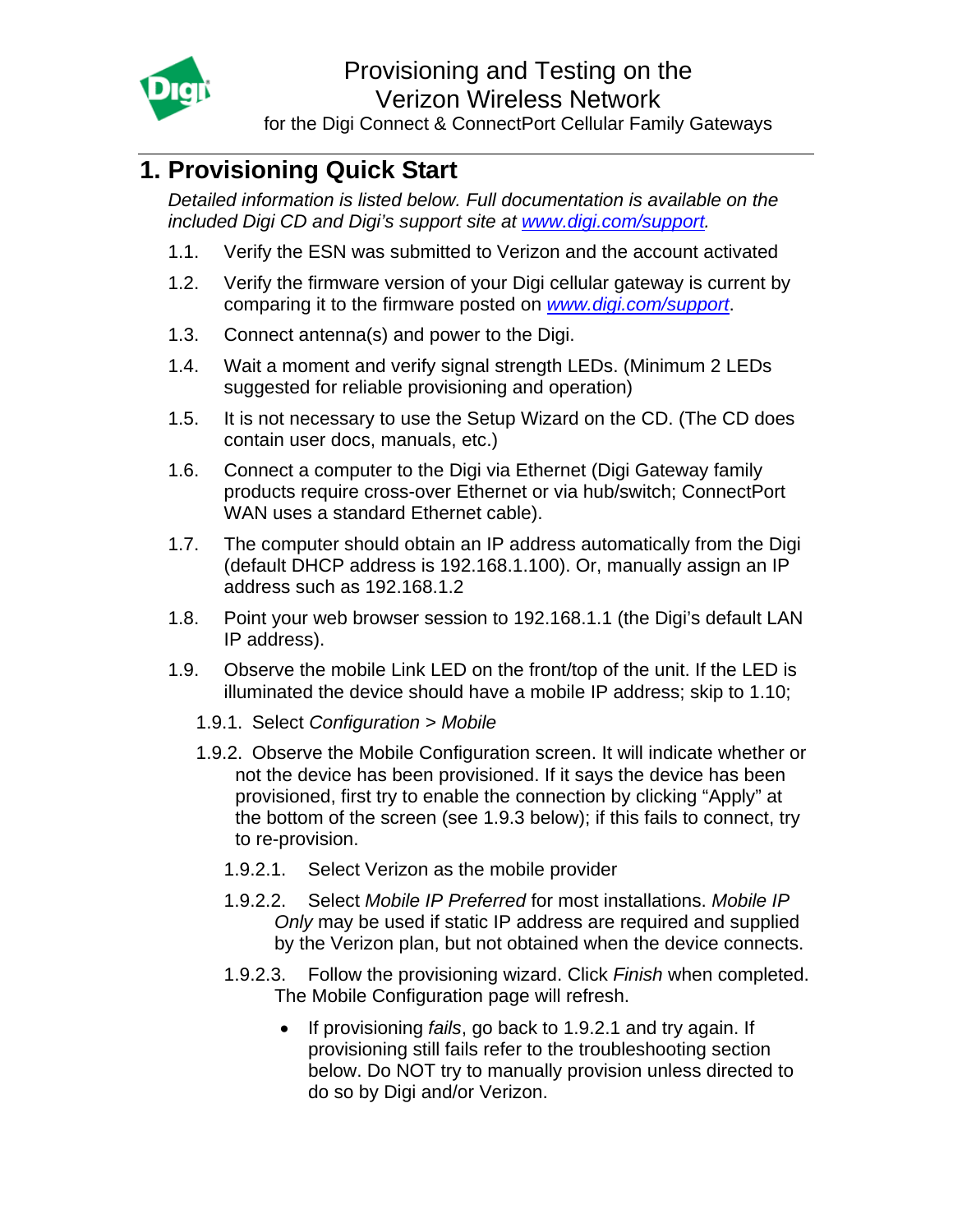- <span id="page-1-0"></span>1.9.3. Click *Apply* on the mobile configuration screen when the Wizard completes. You MUST click Apply to initiate the connection.
- 1.9.4. After a couple of minutes, observe the Link LED next to the Primary Antenna connector. When lit this indicates an IP connection on the Verizon Wireless data network.
	- If the link LED does not illuminate, refer to the Troubleshooting section below.
- 1.10. Refresh the computer's IP configuration with Verizon's DNS information. In Windows open a command prompt (i.e. "DOS Window") and enter "ipconfig /release" then "ipconfig /renew". To verify Verizon's IP address and DNS information refer to the Digi's *Administration > System Information > Mobile* page.
- 1.11. Continue testing by accessing the Internet to confirm operation (assuming the Verizon plan allows Internet access).

## **2. Detailed Configuration Information**

### *IP Address and Pre-Configuration*

**Mobile IP Address:** The mobile IP address is determined by Verizon Wireless. There is no configuration setting on the Digi to set the mobile IP address.

**Ethernet Connectivity:** Connect your computer or device to the Digi cellular gateway via one of these methods:

• Digi Connect family: Directly from the computer to the Gateway via an Ethernet crossover cable or via an Ethernet hub or switch using standard (i.e. straight-through) Ethernet cables.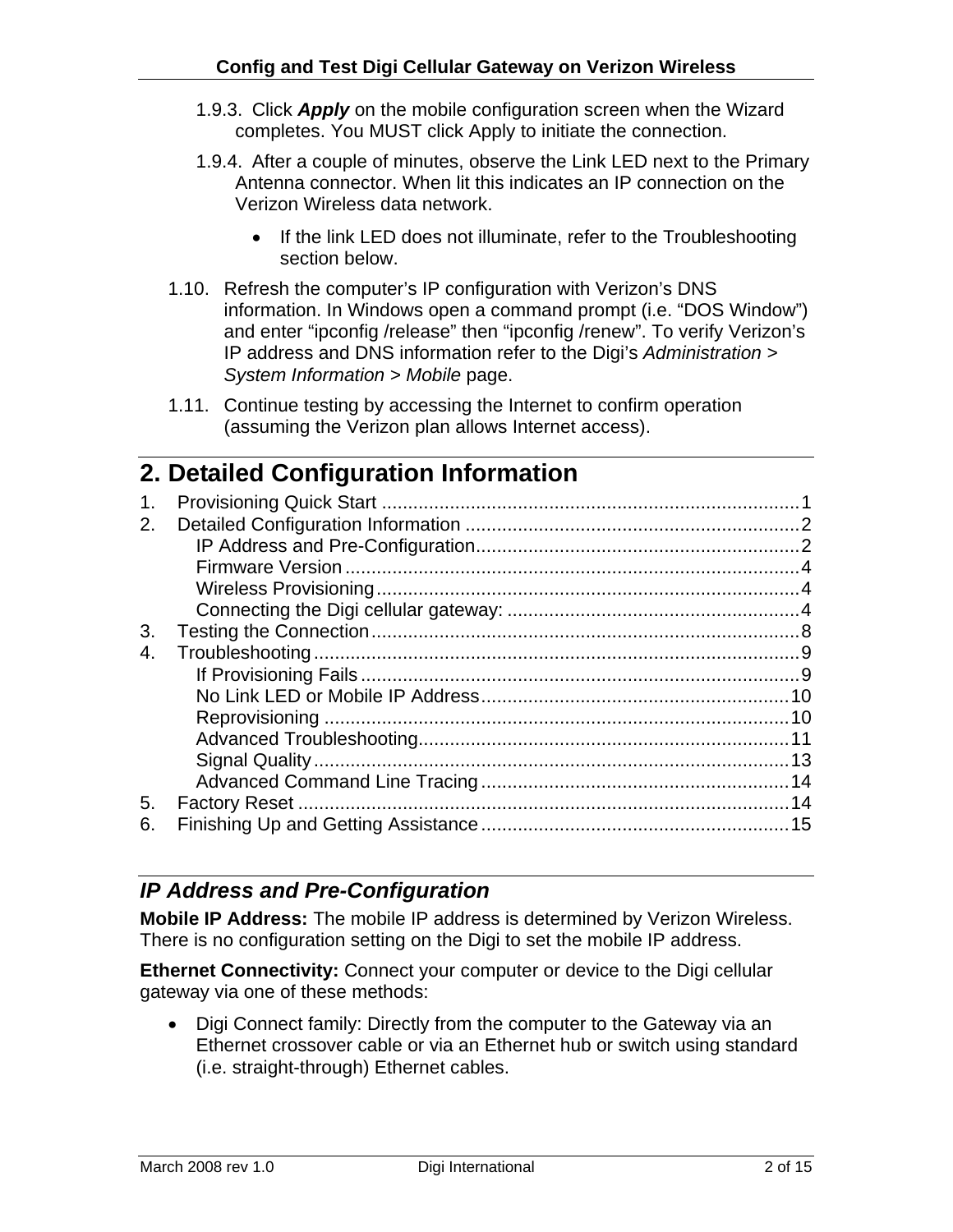• ConnectPort WAN with built-in 4-port Ethernet switch: Directly from the computer using a standard Ethernet cable.

**Default Ethernet IP Address** is 192.168.1.1. DHCP server is enabled.

**DHCP Sever:** The Digi gateway includes a DHCP server and can provide IP address configuration to devices and/or computers connected to the Digi gateway. DHCP server is on by default and is configured to provide computer IP addresses starting at 192.168.1.100.

**Static Computer/device IP Addresses**: If static IP addresses are used, the Digi's DHCP server can disabled via Configure>Network>DHCP Server Settings and follow these directions:

- 1. In order to properly communicate via the Digi, your computer must be in the same subnet as the Digi. The simplest way to accomplish this is to use the Digi's DHCP server. If you are using the DHCP server, and the Digi device is at IP address 192.168.1.1, you should configure your computer to be something like:
	- IP address: 192.168.1.2
	- Subnet mask: 255.255.255.0
	- Default gateway: 192.168.1.1 (i.e. the IP address of Digi)
- 2. As shown above, any device using the Digi as a gateway via the cellular wireless network must have its default gateway configured to the Digi's Ethernet port IP address (e.g., 192.168.1.1).
- 3. DNS Server IP addresses: If you plan to "browse" the Internet or make other outbound connections that utilize DNS names (e.g., www.digi.com), the carrier's DNS server IP addresses should be entered into the computer's IP configuration. DNS info can be confirmed once the Digi Gateway has connected to the cellular network using the Digi Gateway Web UI via *Administration>System Info>Mobile*.
- 4. See "Testing the Connection" below in this document.

**Changing the Digi's Ethernet port IP Address:** The Digi's Ethernet IP address settings can be changed from the default of 192.168.1.1 using the Digi's Web UI or command line.

1. **Via Web UI:** Point your browser to the Digi Gateway's Ethernet port IP address, select Configuration>Network and enter the desired settings, as shown below.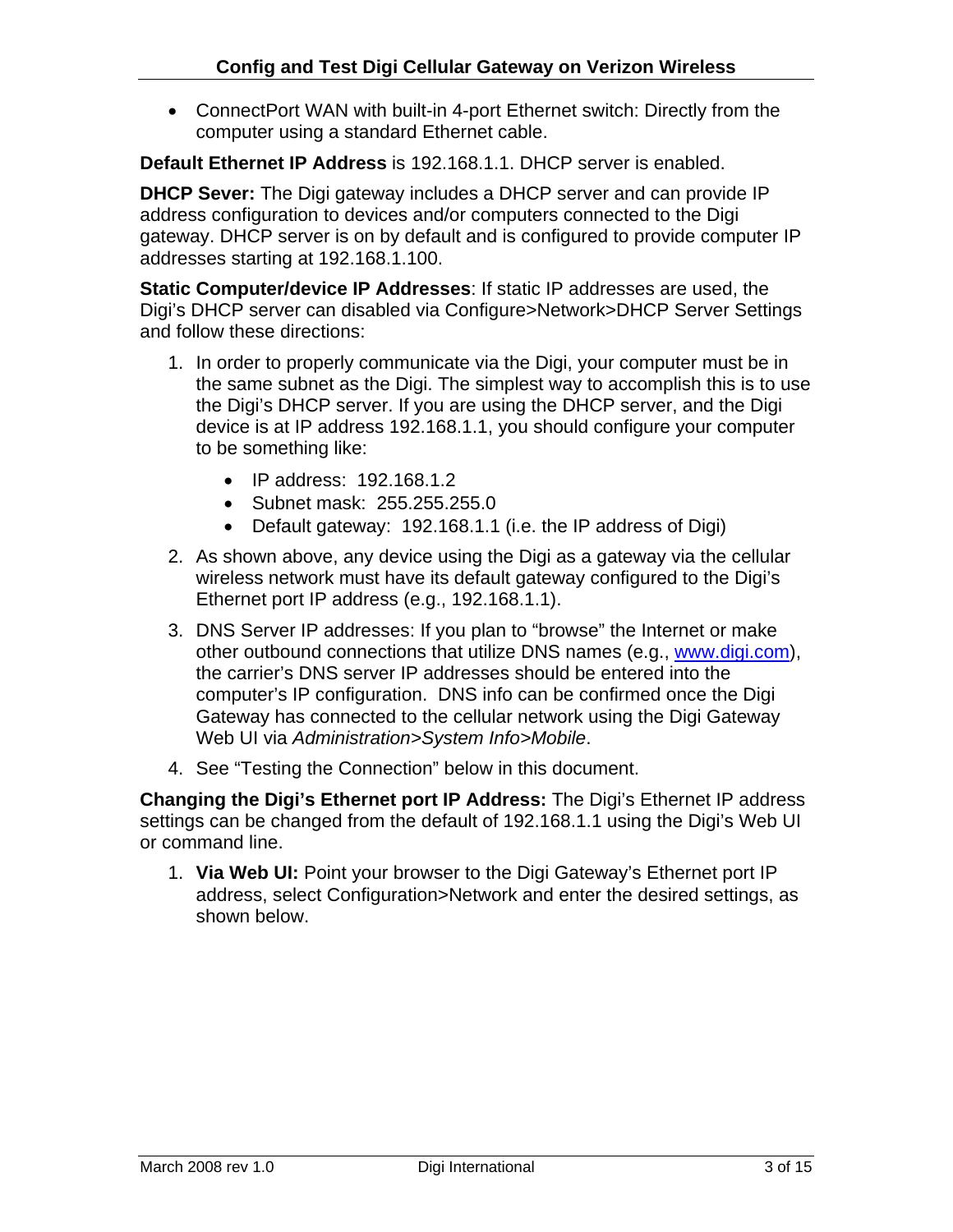<span id="page-3-0"></span>

|                                                                                                |                                    | <b>B</b> Help                                                                           |  |
|------------------------------------------------------------------------------------------------|------------------------------------|-----------------------------------------------------------------------------------------|--|
| Hnme                                                                                           | Network Configuration              |                                                                                         |  |
| <b>Configuration</b><br>Network.                                                               | $\star$ IP Settings                |                                                                                         |  |
| Mobile <sub>1</sub><br>Serial Ports                                                            | Ω                                  | Obtain an IP address automatically using DHCP *                                         |  |
| Alarms<br>System                                                                               | Use the following IP address:<br>⊛ |                                                                                         |  |
| Remote Management<br><b>Security</b>                                                           | * ID oriningser                    | 19216811                                                                                |  |
| Management                                                                                     | * Suhnet Mask:                     | 255 255 255 (L                                                                          |  |
| <b>Serial Ports</b><br>Connections                                                             | Default Gateway:                   | in minim                                                                                |  |
| Network Services                                                                               | * Primary DNS:                     | 0.0.0.0                                                                                 |  |
| <b>Administration</b><br>File Management                                                       | * Secondary DNS:                   | in nin n                                                                                |  |
| Backup/Restore<br>Update Firmware<br>Factory Default Settings<br>System Information<br>Rehnott | Apply                              | * Changes to DHCP, IP address, Subnet Mask, and DNS may effect your browser connection. |  |
|                                                                                                |                                    |                                                                                         |  |

*Note the Digi's default gateway should be 0.0.0.0 or blank. The wireless PPP connection will automatically update the default gateway when it connects to the wireless network.* 

Press *Apply.* You will lose connectivity to the unit until you reconfigure your computer or refresh the IP config to be in the same subnet as the Digi.

- 2. **Via Command Line:** Use either the console port and a terminal emulation program or telnet/SSH to the Digi Gateway's IP address. Use the "set net" command similar to:
	- a. set net ip=172.16.5.88 mask=255.255.0.0 gateway=0.0.0.0
	- b. Type "set net" with no parameters to verify the settings.
- 3. **DHCP Address Pool**: If the LAN IP address is changed and DHCP server is still to be utilized, change the DHCP address pool via the DHCP Settings page. This should be done *before* changing the IP address.

#### *ConnectPort WAN Firmware Version*

Please verify the Firmware version of your ConnectPort WAN is 82001350\_E4 or later via Administration > Upgrade Firmware. If not, please download and install the latest Verizon firmware from the Digi support site [www.digi.com/support](http://www.digi.com/support).

#### *Wireless Provisioning*

In order to communicate on the Verizon Wireless network, the Digi cellular gateway must be *provisioned*. These instructions assume the modem's ESN has been given to Verizon Wireless for registration and you have received confirmation of device activation.

#### **Connecting the Digi cellular gateway:**

1. Attach the antenna(s) to the Digi device. Place in a location that will provide the best signal strength.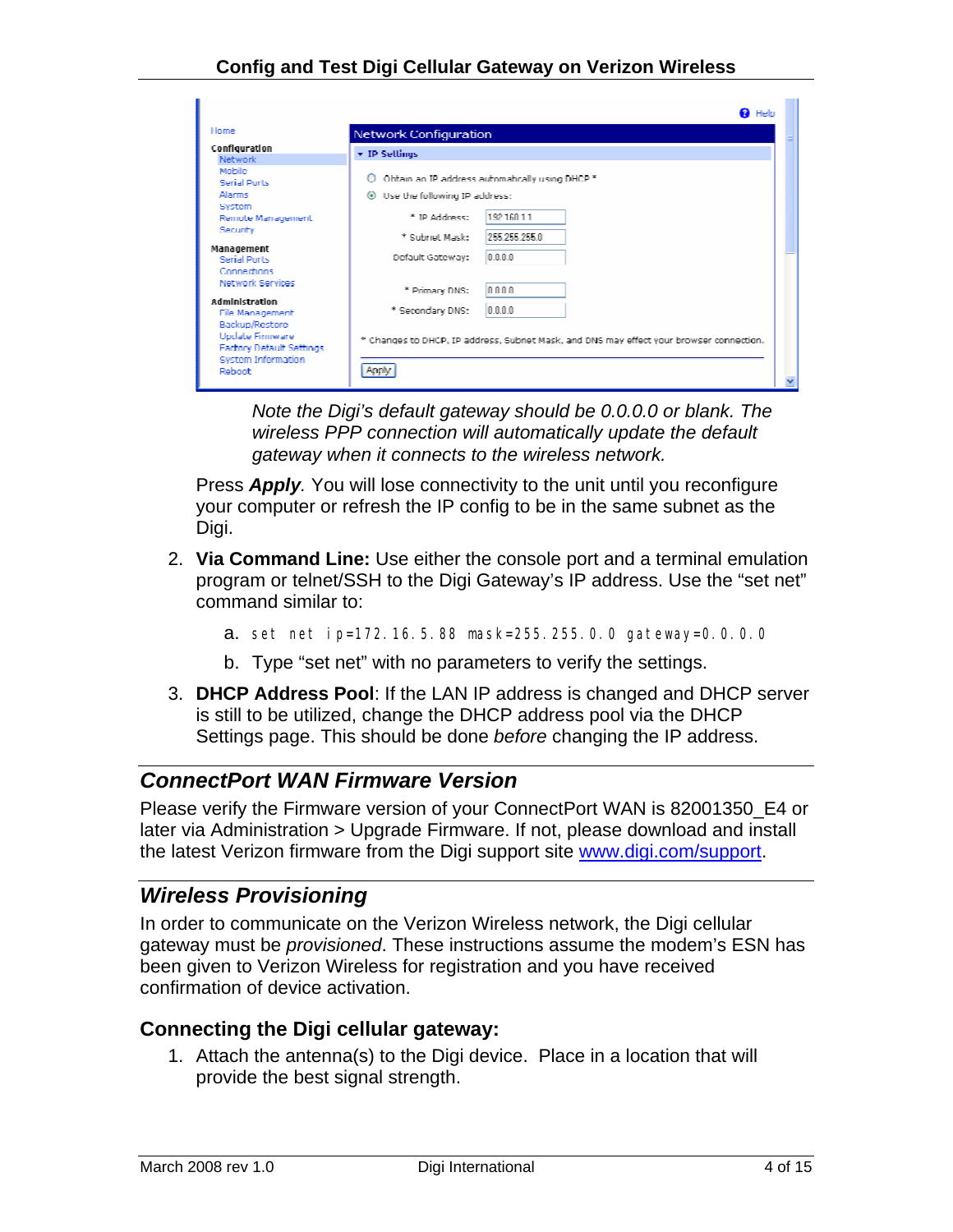- 2. Connect the Digi cellular gateway to your computer or device using the Ethernet method described above.
- 3. Apply power to the Digi. After a few minutes observe the following:
	- The green Ethernet Link LED located on the Ethernet port should be on. If not, make sure you are using the proper cable.
	- Signal Strength LEDs on the top or side of the unit should show 2-4 LEDs. If not, try repositioning the antenna and/or unit if necessary. Do not extend the antenna cable without using a cable and antenna designed specifically for longer distances.
	- Active LED will be on solid for a few moments, then go off and may blink occasionally when passing traffic.
- 4. Verify/change the provisioning information via the WebUI *Configuration > Mobile* page*.*

|                                                                      | @ Help                                                                                                           |
|----------------------------------------------------------------------|------------------------------------------------------------------------------------------------------------------|
| Home                                                                 | <b>Mobile Configuration</b>                                                                                      |
| Configuration<br>Network                                             | ▼ Mobile Settings                                                                                                |
| Mobile<br><b>Serial Ports</b><br>Alarms                              | Select the service provider, service plan, and connection settings used in connecting to the mobile<br>network.  |
| System<br>Remote Management                                          | These settings are provided by and can be retrieved from the service provider.                                   |
| Security                                                             | Mobile Service Provider Settings                                                                                 |
| Management<br><b>Serial Ports</b><br>Connections                     | Verizon Wireless<br>Service Provider:                                                                            |
| <b>Network Services</b>                                              | Mobile IP Preferred v<br>Mobile IP mode:                                                                         |
| Administration<br>File Management                                    | Caution: Modify the mobile IP mode only on the recommendation of your service provider.                          |
| Backup/Restore<br>Update Firmware<br><b>Factory Default Settings</b> | Provision Device<br>This device needs to be provisioned!                                                         |
| <b>System Information</b><br>Reboot                                  | Mobile Connection Settings                                                                                       |
| Logout                                                               | Re-establish connection when no data is received for a period of time.<br>3660<br>Inactivity timeout:<br>seconds |
|                                                                      | Set to Defaults<br>Apply                                                                                         |

5. If the device needs to be provisioned:

NOTE: If the device as been provisioned, but reset back to factory default, it may not be necessary to reprovision. Instead, simply click "Apply" to initiate the PPP session and observe it connects to the wireless network.

- a. Select *Verizon Wireless* in the Service Provider box.
- b. *Mobile IP Preferred* is the most common Mobile IP mode. Change to *Mobile IP Only* if directed to do so by Verizon or Digi (usually when static IP addresses are required but for some reason a static IP is not being provided).

**TIP**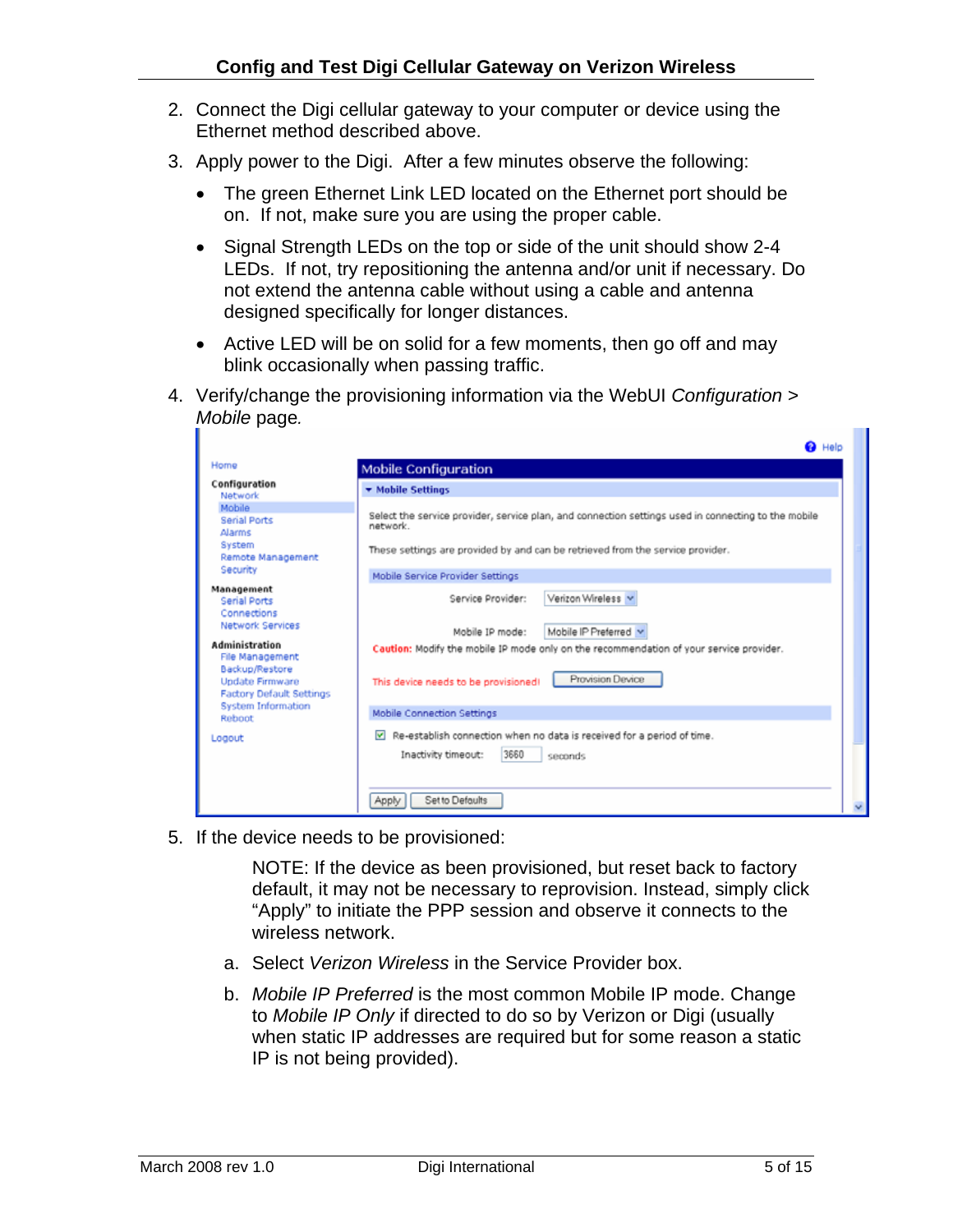#### **Config and Test Digi Cellular Gateway on Verizon Wireless**

- c. Next click the *Provision Device* button and proceed to the next set of provisioning screens.
- d. A configuration window will pop up. On the next screen, select "*Automatically provision the mobile device"* and click next.

| http://10.4.16.51 - ConnectPort WAN VPN Configuration and Management - Mic                                                                                                                                                                                                                                                                                                                                                                |
|-------------------------------------------------------------------------------------------------------------------------------------------------------------------------------------------------------------------------------------------------------------------------------------------------------------------------------------------------------------------------------------------------------------------------------------------|
| <b>Mobile Device Provisioning</b><br>Specify the method in which to provision the mobile device. This information is available from the<br>mobile provider.                                                                                                                                                                                                                                                                               |
| Mobile Device Provisioning is needed to properly configure the mobile device with the<br>required configuration used to access the mobile network. Typically, an automatic<br>provisioning process called IOTA (IP-Based Over the Air) is used to provision the device.<br>Note that automatic provisioning requires the modem device to communicate over the<br>mobile network and requires a good signal to ensure proper provisioning. |
| Alternatively, a manual provisioning method can be used to manually specify the required<br>fields needed to access the mobile network. The manual provisioning method is an<br>advanced configuration normally used only for custom network access or providers.                                                                                                                                                                         |
| Automatically provision the mobile device                                                                                                                                                                                                                                                                                                                                                                                                 |
| Manually provision the mobile device                                                                                                                                                                                                                                                                                                                                                                                                      |
| << Prev<br>Help<br>Next >><br>Cancel                                                                                                                                                                                                                                                                                                                                                                                                      |

e. Do not close this window, or turn of the Digi while provisioning is in process. The dialog box will indicate when finished.



| Digi Connect WAN VPN Configuration and Management - Microsoft Internet Explorer                          |                                                                                        |        |
|----------------------------------------------------------------------------------------------------------|----------------------------------------------------------------------------------------|--------|
| <b>Mobile Provisioning Summary</b><br>Verify the settings below and click Finish to complete the wizard. |                                                                                        |        |
| configuration is necessary to communicate on the mobile network.                                         | The mobile device has been successfully provisioned for the mobile network. No further |        |
| Help                                                                                                     | << Prev<br>Cancel                                                                      | Finish |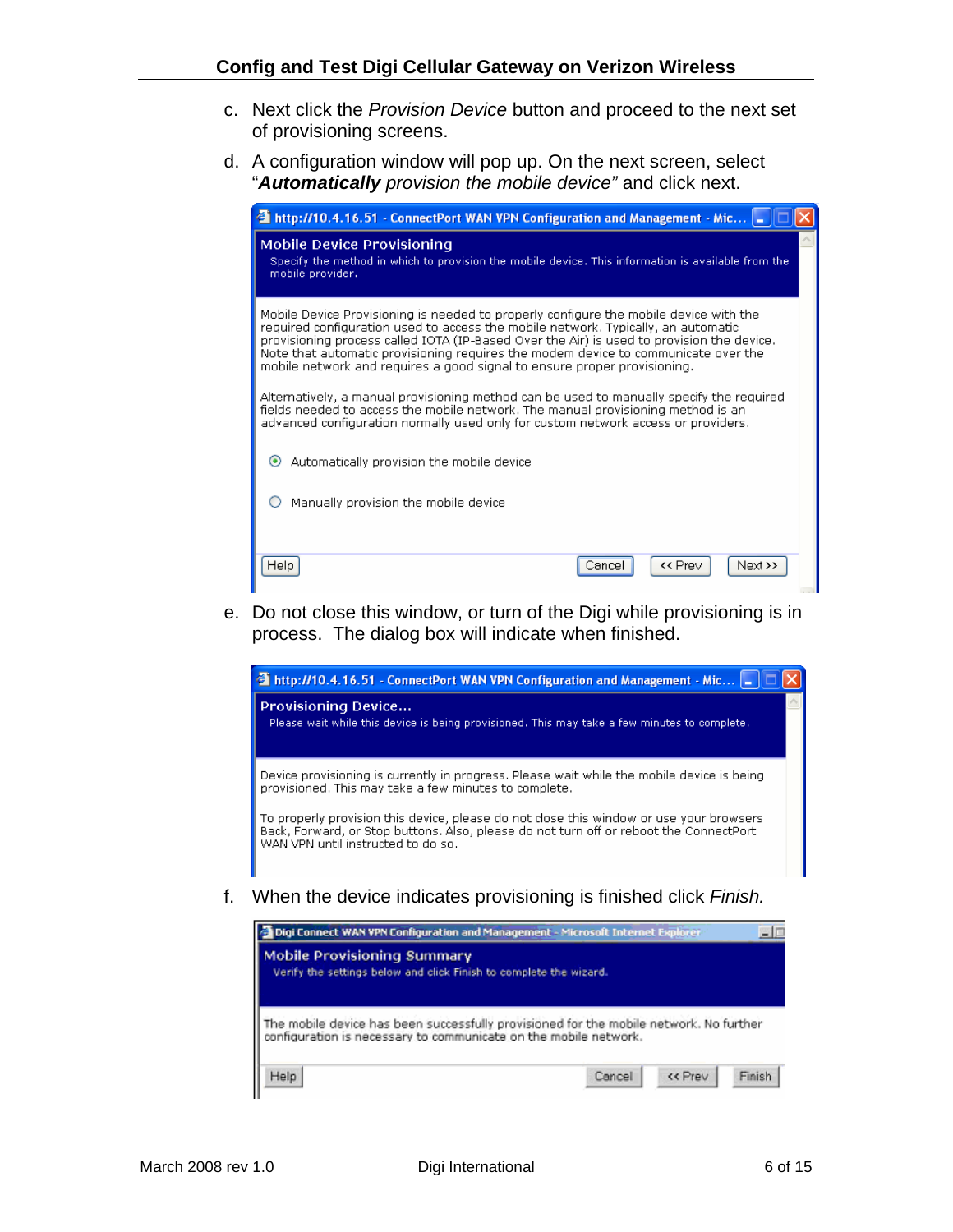- If provisioning fails, do not attempt to manually provision unless directed to do so by Digi or Verizon support. Try an automatic provision again instead. If provisioning still fails, contact Verizon to verify the account is setup correctly with this device's ESN. Refer to the troubleshooting section below as needed.
- g. The Mobile Configuration page will refresh indicating the unit has been provisioned. Click *Apply*. This *must* be done to activate the Digi's wireless PPP link to the Verizon Wireless IP network.

| a Management                                 | These settings are provided by and can be retrieved from the service provider.                                        |  |  |  |  |
|----------------------------------------------|-----------------------------------------------------------------------------------------------------------------------|--|--|--|--|
| у                                            | Mobile Service Provider Settings                                                                                      |  |  |  |  |
| nent<br><sup>1</sup> orts<br>tions           | Verizon Wireless<br>Service Provider:                                                                                 |  |  |  |  |
| *k Services                                  | Mobile IP Preferred V<br>Mobile IP mode:                                                                              |  |  |  |  |
| ration<br>nagement                           | <b>Caution:</b> Modify the mobile IP mode only on the recommendation of your service p                                |  |  |  |  |
| /Restore<br>: Firmware<br>· Default Settings | This device has been properly provisioned. No further settings are necessary to cc.<br>the network.                   |  |  |  |  |
| i Information                                | To re-provision this device for any reason (please use caution), click here.                                          |  |  |  |  |
|                                              | Mobile Connection Settings                                                                                            |  |  |  |  |
|                                              | M<br>Re-establish connection when no data is received for a period of time.<br>3600<br>Inactivity timeout:<br>seconds |  |  |  |  |
|                                              | Set to Defaults<br>Apply                                                                                              |  |  |  |  |

6. After a minute or so the Mobile Link LED on the front of the Digi unit should come on solid. Verify the mobile IP address via the Digi's WebUI home page, via *Management > Connections*, or via *Administration > System Information > Mobile*, as shown below.

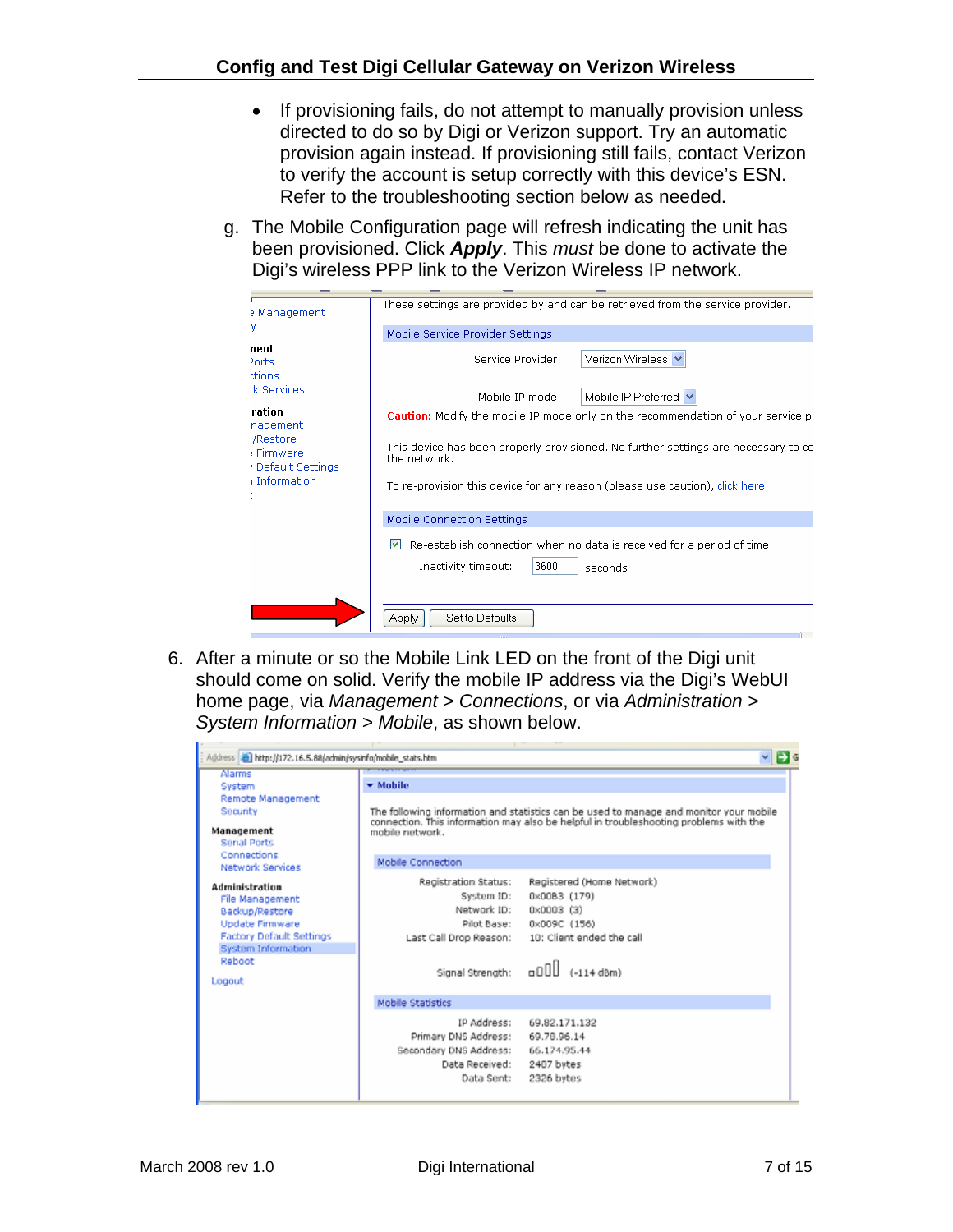<span id="page-7-0"></span>The Digi cellular gateway should now be ready to use.

## **3. Testing the Connection**

**Outbound Connection**: Once the Digi cellular gateway is connected to the cellular network and is accessible from network devices connected to its Ethernet port, you should verify communications through the device from a computer or device connected behind the Digi via Ethernet.

Use the Windows "ipconfig" command to verify or refresh your computer's IP settings. For example, once the Digi connects to the wireless network you may need to refresh the computer's IP configuration to update with the new DNS settings. For example, from the Windows command prompt enter:

ipconfig /release ipconfig /renew ipconfig /all (Verify Verizon's DNS servers are listed. Compare these IP addresses to the DNS servers shown via the Digi's Mobile Information page.)

You should now be able to browse the Internet via the Digi gateway (assuming the Verizon account provides Internet access). A simple test is to connect *out* through the Digi to an Internet website like [www.digi.com](http://www.digi.com/) using a web browser.

Further diagnostics can be done from the Digi device itself. For example you can ping a remote host from the Digi's command line via "ping [host]" or via the WebUI's ping tool under *Administration > System Information > Diagnostics*.

**Inbound connections** (i.e. terminated by a device connected to the Digi gateway) usually requires additional configuration to test. The Digi gateway uses NAT (Network Address Translation) by default which will block any unsolicited traffic through the device. IP Forwarding entries or IPsec policies must be added to pass incoming traffic through the Digi to a device or computer connected to the Digi's Ethernet port. See the User's Guide or WebUI help for details. Detailed application notes are available via Digi's support site at [www.digi.com/support](http://www.digi.com/support). See the Documentation link and look for documents such as "Application Guide: NAT, GRE, ESP and TCP/UPD Forwarding and IP Filtering".

A simple test to verify the Digi is on the wireless network and is accessible from the outside is to ping the mobile IP address from an Internet connected computer (assuming your wireless plan supports connectivity from the Internet and does not block ping). For example if the mobile IP address is 172.26.5.8:

ping 172.26.5.8

Application Guides, such as using the Digi cellular gateway for wireless WAN backup wireless WAN connection, are available from Digi International's support site at [http://www.digi.com/support.](http://www.digi.com/support)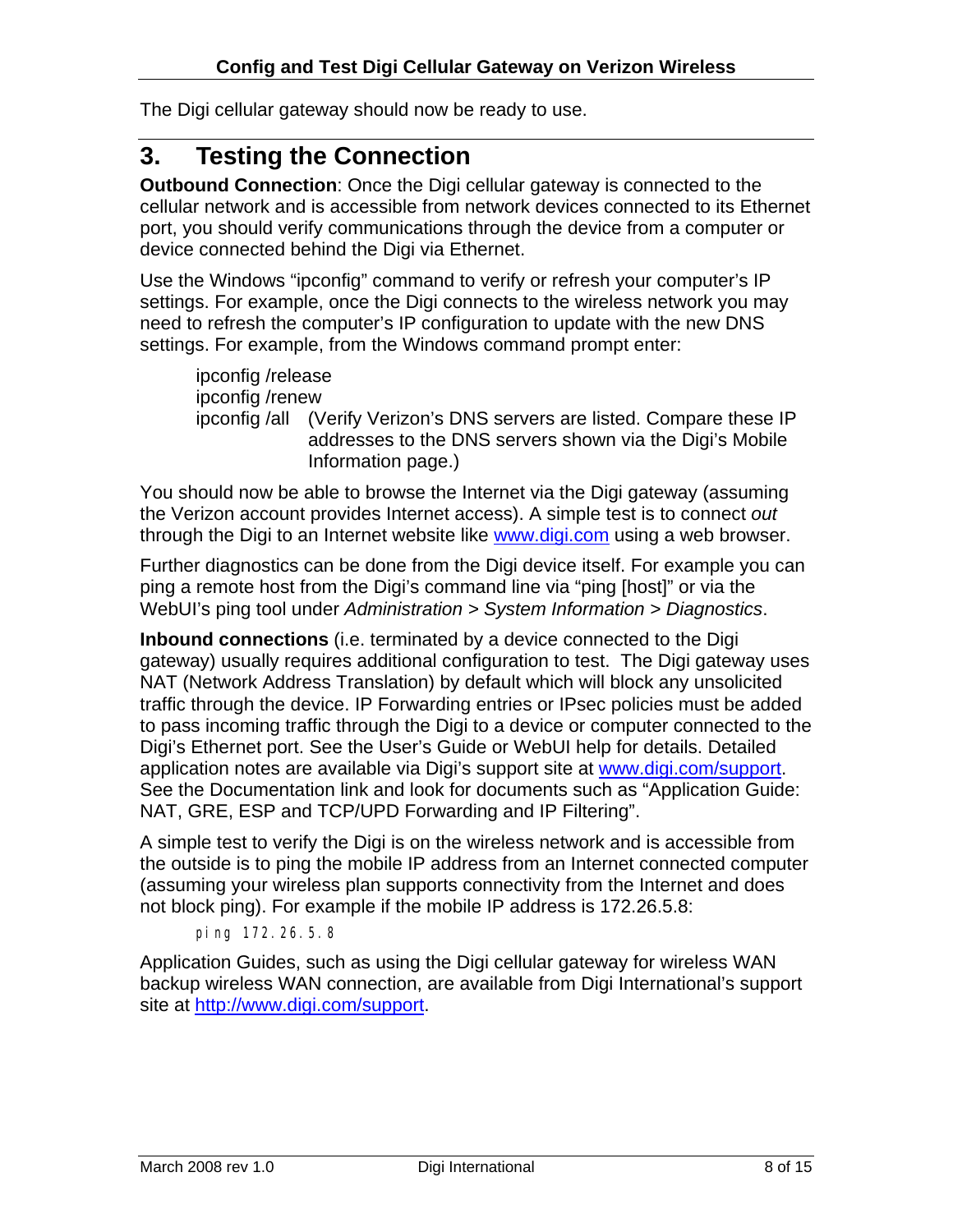# <span id="page-8-0"></span>**4. Troubleshooting**

#### *If Provisioning Fails*

First, what is the signal strength? A minimum of one LED should be lit, ideally two or more. Move the Digi unit or use a better antenna to increase the signal. The Digi supplied magnetic-base hi-gain antenna requires a metal ground plane to work properly; therefore it must be placed on a flat metal surface.

Contact your Verizon Wireless rep to verify the unit's ESN is activated on the Verizon Wireless network.

The account information, such as phone numbers (i.e. MDN, MSID) can be viewed using the "display provision" command, which can be accessed via telnet, SSH or local serial port (see below for details on using the CLI).

This example shows a unit that has not been provisioned:

#> disp prov

Current Provisioning Information:

| MDN:         |                      | 0000009958             |
|--------------|----------------------|------------------------|
| MSID:        |                      | 0000009958             |
| MIP Profile: |                      | O                      |
| NAI :        |                      | : 0000009958@vzw3g.com |
| HA:          |                      | : 0.0.0.0              |
| PRI HA:      |                      | : 255.255.255.255      |
| SECHA:       |                      | : 255.255.255.255      |
| HA SS:       |                      | : Set                  |
| $HA$ SPI:    |                      | : 300                  |
| AAA SS:      |                      | : Set                  |
| AAA SPI:     | $\ddot{\phantom{a}}$ | $\overline{2}$         |
| RTUN:        |                      |                        |

The NAI contains "vzw3g.com". This indicates the wireless embedded modem is manufactured for the Verizon Wireless network, but has *not* been provisioned since the MDN and MSID are invalid phone numbers.

The example below shows a unit that has been, at one time, properly provisioned:

| #> disp prov                      |           |                        |
|-----------------------------------|-----------|------------------------|
| Current Provisioning Information: |           |                        |
| MDN:                              |           | 2023654294             |
| MSID:                             |           | : 2023654294           |
| $MIP$ Profile:                    |           |                        |
| NAI:                              |           | : 6121234567@vzw3g.com |
| $RT$ UN:                          | $\cdot$ 1 |                        |

 "Unable to obtain module settings" will display if the unit is properly connected, attempting connection, or in the provisioning process. It may be necessary to disable the mobile PPP session to properly view this information. Enter the following at the Digi's command line,:

```
#> set ppp port=[2|5] state=disable 
(port=2 for Digi Gateway; port=5 for ConnectPort WAN)
```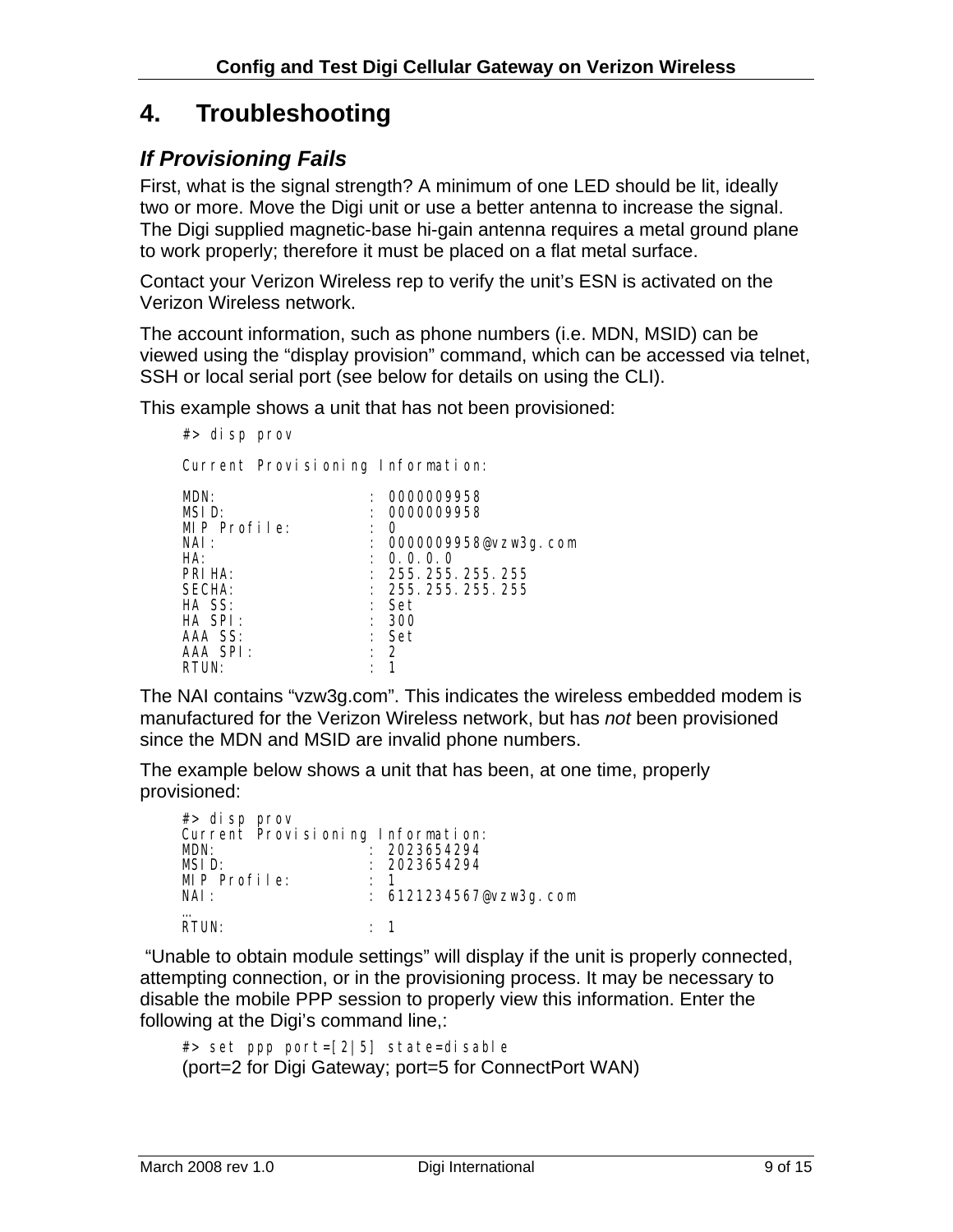<span id="page-9-0"></span>Next enter "who" and look for the PPP connection attempt "[mobile retry] or [mobile init] or [PPP redial], etc":



Enter "kill n" where *n* is the PPP ID; in this case "kill 2". Enter "who" again to verify the PPP connection is gone (this may take a minute or so). Then reissue the "disp prov" command.

Contact Verizon to verify the ESN has been activated. Verizon support may need to perform a **DMU key reset** or **Account reset**.

▶ IMPORTANT: Make sure the Digi device is powered OFF during the DMU/Account reset process.

If provisioning still fails and you verified with Verizon the plan is okay, contact Digi support at 952-912-3456 or via [http://www.digi.com/support.](http://www.digi.com/support)

### *No Link LED or Mobile IP Address*

- 1. What is the signal strength? Move the Digi unit or use a better antenna. Note the Digi supplied magnetic-base hi-gain antenna must be mounted on a flat metal surface to work properly.
- 2. Is the account setup properly? Check with Verizon Wireless.
- 3. Did the unit provision properly?
- 4. Did you click *Apply* in the Mobile Configuration screen?
- 5. Verify the Digi is attempting to connect to the network. Under *Management > Connections* look for an entry showing the PPP connection being attempted. You should see something like "mobile init" or "dialing". If nothing appears go back to the Mobile Configuration page and click *Apply*. If it still will not connect, try to reprovision the device.
- 6. Review logs via Management > Logging or via CLI "disp log"

#### *Reprovisioning*

In some cases it may be necessary to reprovision the Digi device. For example:

- Update the PRL (roaming list)
- Account change or reactivation

In the Digi's WebUI select *Configuration > Mobile*, click on the link labeled "To reprovision this device … *click here*."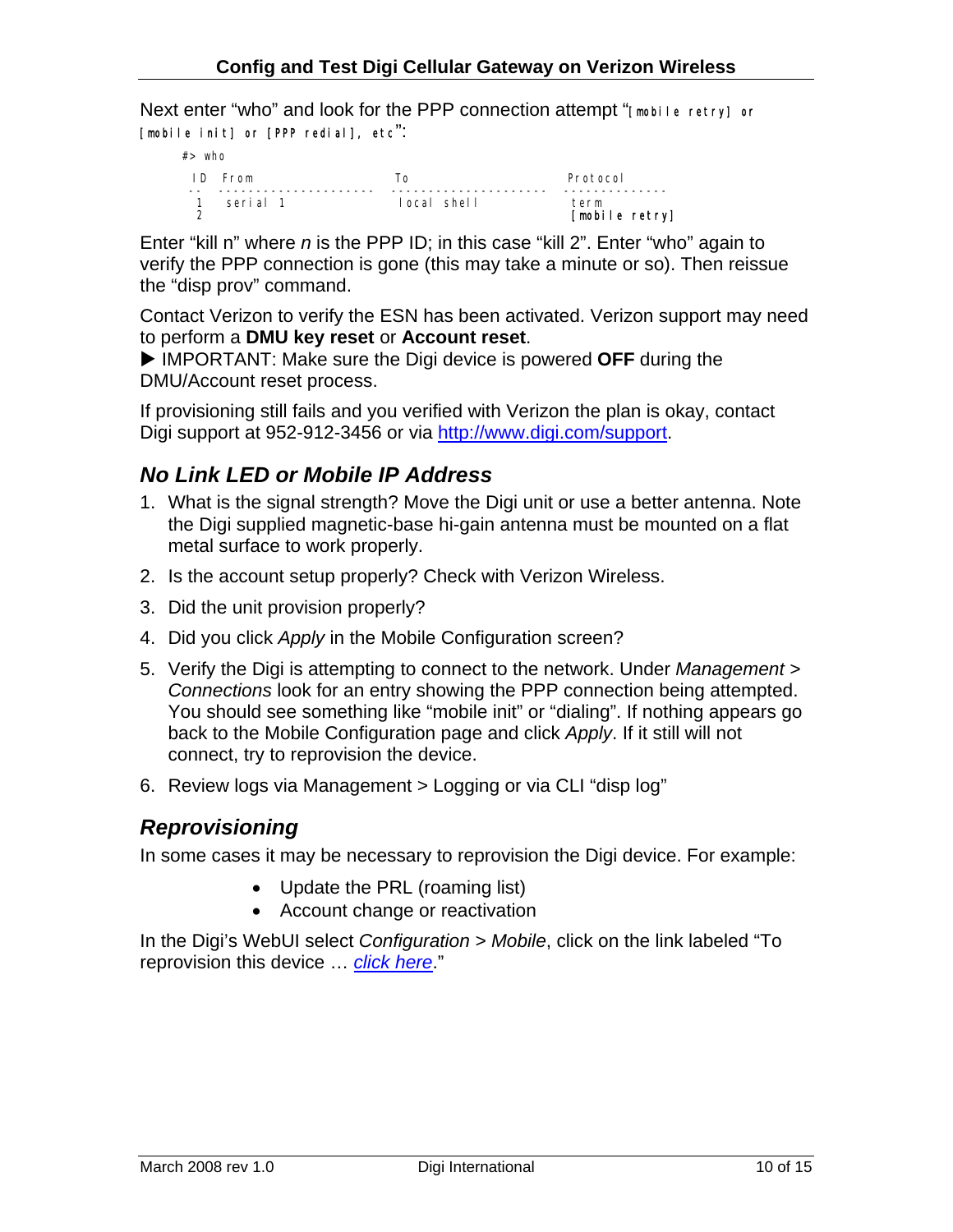#### **Config and Test Digi Cellular Gateway on Verizon Wireless**

<span id="page-10-0"></span>

A message will appear that the mobile connection must be disconnected before continuing. Check to "Close all mobile connections and disable the mobile device temporarily." Then click *Next* and follow the provisioning steps outlined above.

#### *Advanced Troubleshooting*

The Digi device command line interface (CLI) can be accessed via local serial port login, telnet or SSH. If available the Digi cellular device's serial port is the most direct method to access the CLI If the port is being used by a device that cannot be disconnected, telnet or SSH can be used.

- 1.1. Use a **terminal emulation package** such as HyperTerminal, PuTTY, TeraTerm Pro, etc. for local serial, telnet or SSH. These will allow capture of the trace data to a log file. For example, with HyperTerminal select Transfer > Capture Text.
- 1.2. **Serial console port**: Connect a null-modem DB-9 cable from the Digi's serial port to a COM port on a Computer. The default COM port settings should be 9600 bps, 8 data, 1 stop, no parity, no or software flow control. NOTE: The serial port profile must be at either factory default setting or to the "Local Configuration" profile to allow local login.
- 1.3. **Telnet/SSH**: Telnet or SSH to the Digi's Ethernet port or mobile IP address. Use the appropriate TCP port if changed from defaults of 23 for telnet or 22 for SSH.
- 1.4. Enter the user login name and password if prompted (off by default).
- 1.5. The command prompt "#>" is displayed.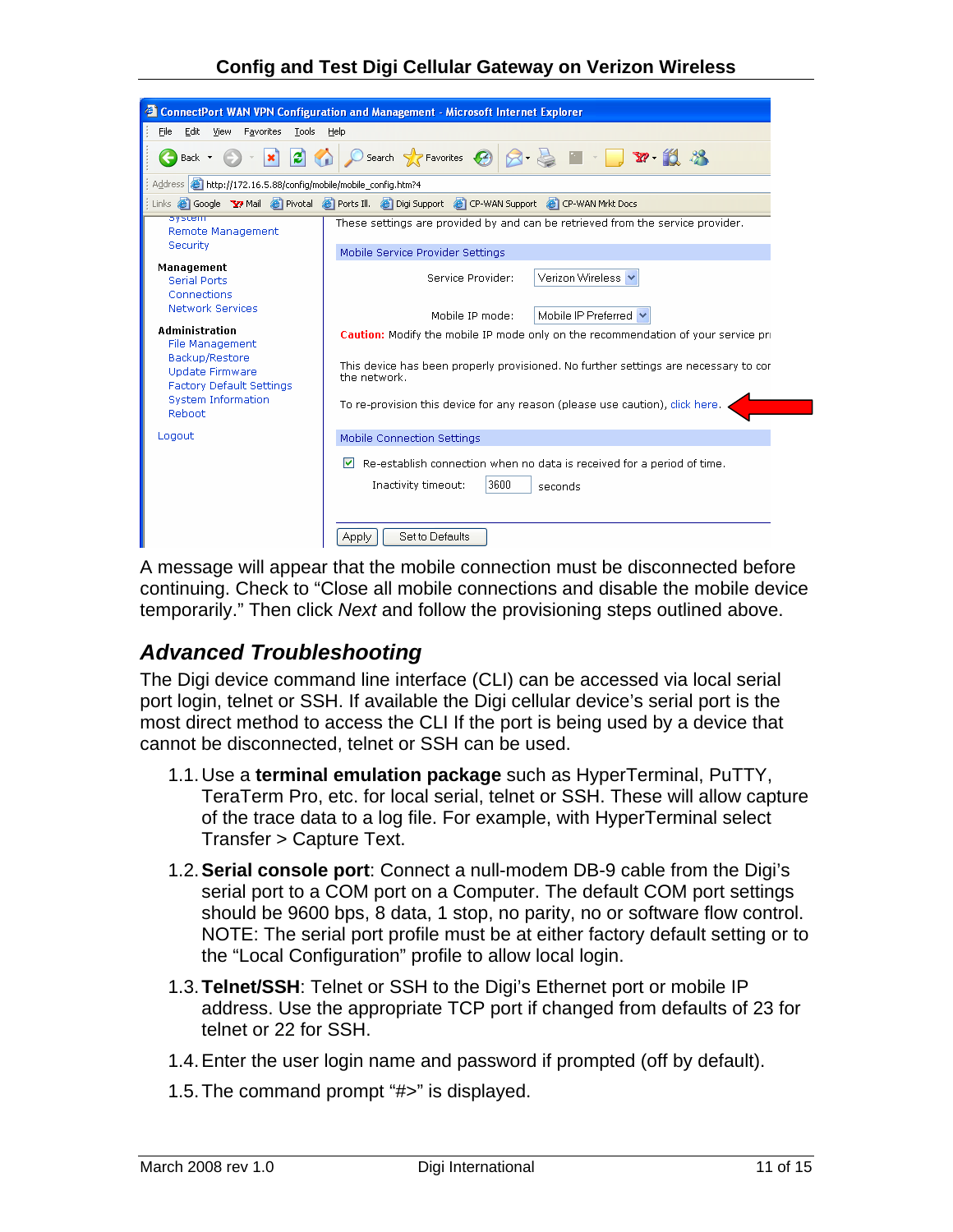**Event log:** Refer to the event log via the WebUI or "disp log" from the CLI.

**disp tech:** is a CLI command that outputs the most commonly used CLI diagnostic commands. A log file must be used to capture this information.

**who**: "Who" is used to view the mobile IP address and connection status. The output should look similar to:

 $#$  who

| ID From      | I O         | Protocol        |
|--------------|-------------|-----------------|
| 1 172.17.5.9 | 10.0.0.1    | ppp [connected] |
| serial 1     | local shell | term            |

ID 1 is the active mobile PPP session; 172.17.5.9 is the mobile IP address. ID 2 is the local serial port command line session.

The PPP session may say "mobile init" or "dialing" if the session is being established. Use PPP and chat traces to help diagnose issues when the session does not connect.

Note: "who" is equivalent to the WebUI "Management > Connections" page.

See also "disp ppp".

**kill n**: The "kill" command terminates an active session. The "n" is the ID obtained from the "who" command. For example, the current PPP session can be "killed" to view PPP or Chat negotiations during call teardown and reestablishment. From the "who" output above, enter "kill 1".

**disp ppp**: Shows details about mobile PPP sessions. Pay close to attention to the "resets" section.

| #> disp ppp                                                                                                                                                                                                                                                                                    |            |                                                                                                                                                                             |
|------------------------------------------------------------------------------------------------------------------------------------------------------------------------------------------------------------------------------------------------------------------------------------------------|------------|-----------------------------------------------------------------------------------------------------------------------------------------------------------------------------|
| PPP Status (ppp4):                                                                                                                                                                                                                                                                             |            |                                                                                                                                                                             |
| state<br>ip address<br>primary dns addr<br>secondary dns addr<br>tx bytes<br>rx bytes<br>session tx bytes<br>session rx bytes<br>idle resets<br>no carrier resets<br>no service resets<br>admin resets<br>non-admin resets<br>surelink resets<br>lcp keepalive resets : 0<br>last reset reason | : 0<br>∴ 0 | : active<br>: 172.55.66.173<br>: 172.66.146.11<br>: 172.66.154.11<br>: 2911<br>: 2290<br>: 2911<br>: 2290<br>$\mathbf{0}$<br>$\mathbf{0}$<br>$\mathbf{0}$<br>0<br>: unknown |

- o **Resets** The PPP session was terminated for the following reason:
	- $\blacksquare$  idle resets: due to Digi's inactivity timer expiring
	- **no carrier resets: Carrier dropped (for any reason)**
	- no service resets: Data network not available could be due to loss of signal strength
	- admin resets: Reset by the admin via "kill" or "disconnect"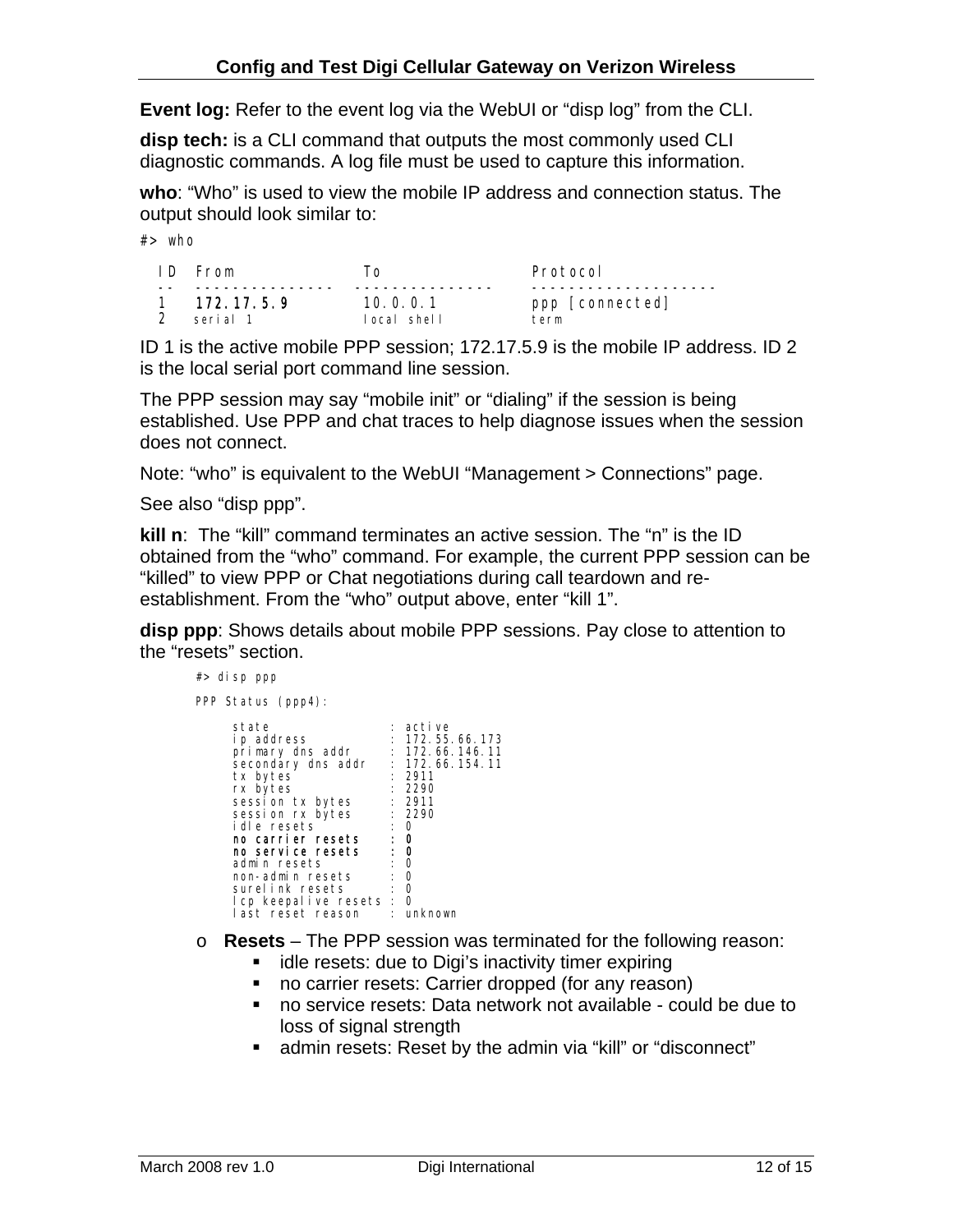- <span id="page-12-0"></span>■ non-admin resets: Cellular network/carrier ended the call gracefully (for example Verizon typically drops the connection about every 23h55m for billing purposes)
- **LCP** keepalive resets: typically not used
- **No carrier and no service resets** indicate problems with cellular service. Review the signal strength and reposition antenna and/or Digi device as needed. An external high-gain or directional antenna may be needed. These resets can also be due to roaming issues. Use the "display mobile" command to see signal strength and current carrier settings.

See also "disp dev" for total system uptime and current firmware info.

### *Signal Quality*

Signal quality directly relates to performance and connection issues. There are two main components to Signal Quality on EVDO:

- Signal Strength (RSSI): -85 dBm or better (i.e., -50 to -85)
- Ec/Io (signal-to-noise): -9 dB or better (i.e., more positive; the EV-DO Ec/Io shown below is unacceptable)

**CLI "disp mob" and WebUI System Info > Mobile** shows the current mobile status and modem information. This information can be helpful to the carrier. The most important output is:

- Registration Status: Shows whether home network or roaming
- Signal Strength
- Signal Quality
- ESN (Serial Number)

Sample output:

#> disp mob

Mobile Status:

| Network Registration Information:                                                                                                                | Registration Status : 1, Registered (Home Network)<br>System ID : 0x103D (4157)<br>Network ID : 0x0052 (82)<br>Signal Strength : 2 of 4 bars (-86 dBm)                                                                                                                                                                                                                                                                                                                                                                                                                           |  |
|--------------------------------------------------------------------------------------------------------------------------------------------------|----------------------------------------------------------------------------------------------------------------------------------------------------------------------------------------------------------------------------------------------------------------------------------------------------------------------------------------------------------------------------------------------------------------------------------------------------------------------------------------------------------------------------------------------------------------------------------|--|
| Subscriber and Equipment Information:<br>Provisioning Status : Provisioned<br>Call Map, Service Opt : 0x4040, 33023<br>Current HDR Channel : 125 | Phone Number<br>MDN: 9133785240 MIN: 9132268546<br>Manufacturer ID : Sierra Wireless, Inc.<br>Model ID : MC5720 PU6. 0<br><b>Serial Number : 0x602C026D</b><br>Revision ID : p1820100, 20212 [Aug 24 2005 11:14:05], Boot: MC57<br>20_FP_18.02.01_2005/08/24_16:02:47,_VID:_4505_PID:_24<br>Current Band Class : 1900Mhz<br>Available Service : 1xEV-DO and 1xRTT<br>Signal Quality (CDMA) : 1xRTT: RSSI -86_dBm, Ec/lo -3.0_dB<br>Signal Quality (HDR) : 1xEV-DO: RSSI -86 dBm, Ec/lo -24.0 dB<br>Call Status : Connected, Dormant<br>HDR AT, Session State : Acquisition, Open |  |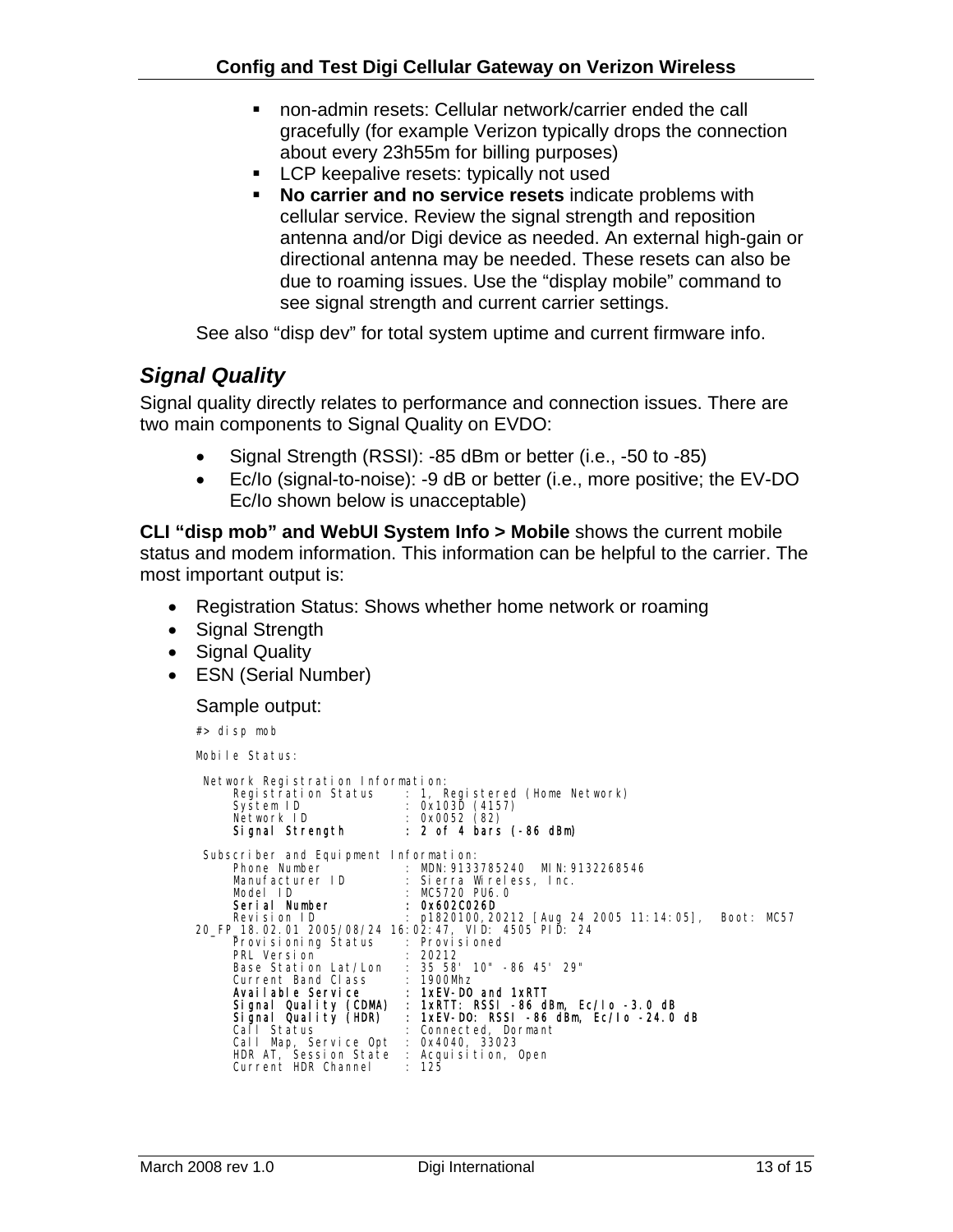<span id="page-13-0"></span>Changes in RSSI and Ec/Io can be seen in the event log (WebUI > Event Logging; CLI: "disp log"). For example, look for spikes in Ec/Io or RSSI.

| 83690 | mobile | HDR (EvDO) RSSI: -81                                    |  |
|-------|--------|---------------------------------------------------------|--|
| 83703 | mobile | HDR $(EVDO)$ RSSI: $-86$                                |  |
| 83928 | mobile | HDR $(EVDO)$ Ec/l o: -1.5                               |  |
|       |        |                                                         |  |
| 83937 | mobile |                                                         |  |
| 83953 | mobile | HDR $(EVDO)$ Ec/l o: -20.5<br>HDR $(EVDO)$ Ec/l o: -1.5 |  |

The entry at time stamp 83937 indicates a noise spike. This could be caused by any number of things such as a motor starting or someone closing a door to the room where the Digi is placed thus blocking the signal (this would likely be in conjunction with a drop in RSSI). The source of the problem should be eliminated by moving the Digi to a better location or using external antennas.

Note if EV-DO is available, both it and 1xRTT will be listed. You can for the most part ignore the 1xRTT information.

#### **Advanced Command Line Tracing**

Digi tech support may direct you to use advanced command line tracing to for example capture RSSI and Ec/Io changes in real time. Please be prepared to save detailed output to a log file as described above.

### **5. Factory Reset**

The Digi cellular gateway can be reset back to factory defaults for various reasons – for example you forgot the password or the device will not respond via Ethernet. To reset to factory defaults:

- 1. Remove power.
- 2. Press and hold reset.
- 3. Reapply power and continue holding reset.
- 4. Observe the status LED blinks in a 1-5-1 pattern (should happen within a few seconds).
- 5. Release the reset button. The Digi will complete the reboot process. The unit is now at factory default.
- 6. Using a browser, go to 192.168.1.1 > Config > Mobile. At this point, the modem should still be provisioned. Resetting the Digi back to factory settings does not reset the internal modem to factory defaults; it only disables the mobile PPP connection. So, you should be able to simply select Verizon Wireless as the provider and click "Apply". See above for details if re-provisioning is required.